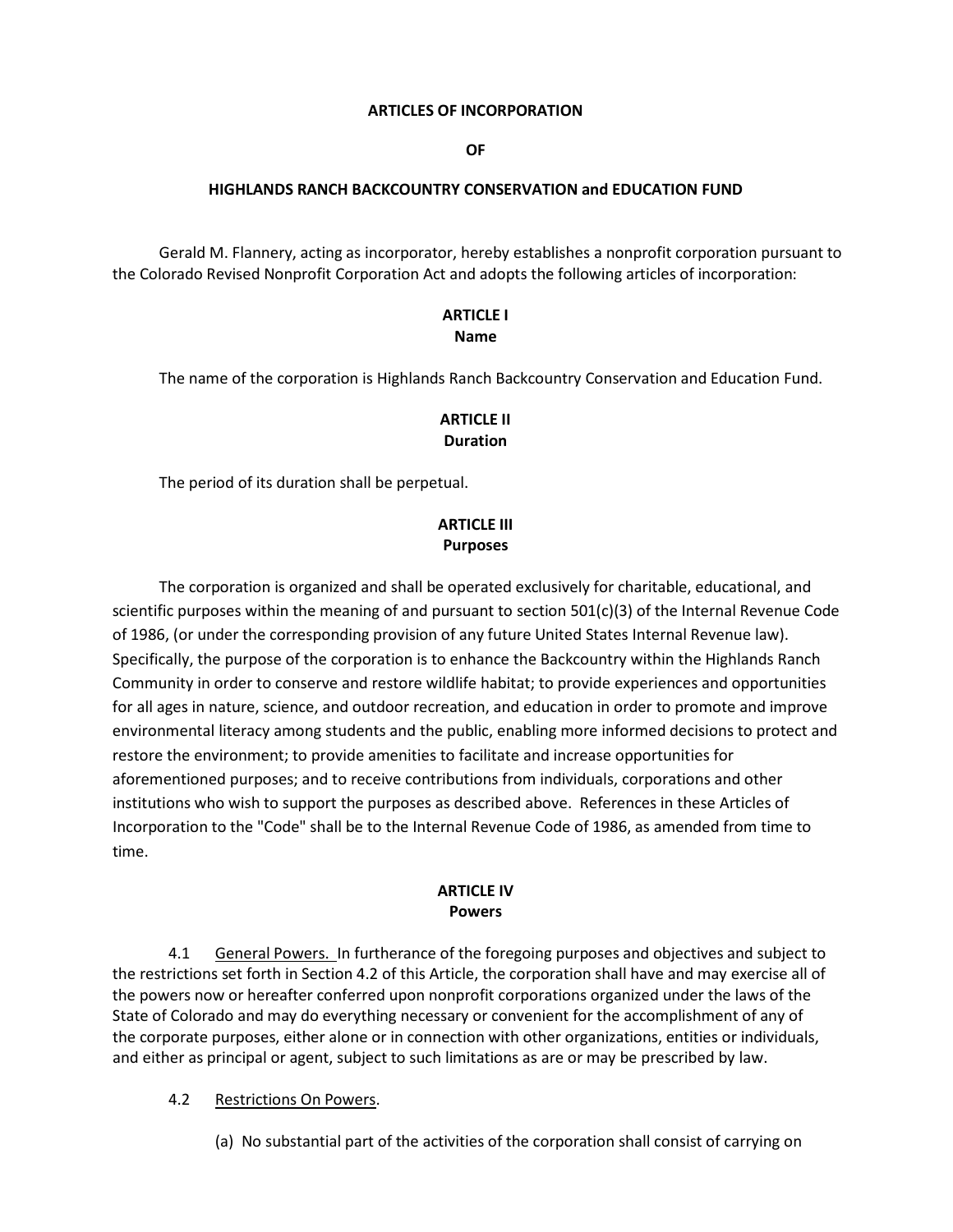propaganda or otherwise attempting to influence legislation, except as may be specifically allowed by Section 501(h) of the Code.

 (b) The corporation shall not participate or intervene in (including the publishing or distribution of statements) any political campaign on behalf of, or in opposition, to any candidate for public office, and the corporation shall not engage in campaign activity or the making of political contributions.

(c) No part of the income or net earnings of the corporation shall inure to the benefit of or be distributable to any director or officer of the corporation, or any other individual (except that reasonable compensation may be paid for services rendered to or for the benefit of the corporation affecting one or more of its purposes and aid provided to individuals based upon need in accordance with the charitable purposes of the corporation), and no director or officer of the corporation, or any other individual, taxable corporation, or person shall be entitled to share in any distribution of any of the corporate assets on dissolution of the corporation or otherwise.

 (d) No part of the assets of the corporation shall inure to the benefit of or be distributable to any organization whose income or net earnings or any part thereof inure to the benefit of any private shareholder or other individual or any substantial part of the activities of which consists of carrying on propaganda or otherwise attempting to influence legislation.

 (e) Upon dissolution of the corporation, all of the corporation's assets remaining after payment of or provision for all of its liabilities (the "Net Assets") shall be paid over or transferred to one or more exempt organizations which are described in section 501(c)(3) of the Code and with purposes similar to those of the corporation, as determined by the corporation's board of directors.,

(f) Notwithstanding any other provision of these Articles of Incorporation, the corporation shall not conduct or carry on any activities not permitted to be conducted or carried on by a corporation which is tax exempt under the provisions of section 501(c)(3) of the Code (or the corresponding section of any future federal tax code) or by a corporation contributions to which are deductible under section

170(c)(2) of the Code (or the corresponding section of any future federal tax code).

 (g) Notwithstanding any other provision of these Articles during any period that the corporation is a "private foundation" within the meaning of section 509 of the Code, the corporation shall be required to distribute its income for each taxable year of the corporation at such time and in such manner as not to subject the corporation to tax under section 4942 of the Code; and the corporation shall be prohibited from engaging in any act of self-dealing as defined in section 4941 (d) of the Code, from retaining any excess business holdings in violation of the provisions of section 4943(c) of the Code, from making any investments in such manner as to subject the corporation to tax under section 4944 of the Code, and from making any taxable expenditures as defined in section 4945(d) of the Code.

### **ARTICLE V Principal Office and Registered Agent**

5.1 Registered Office and Agent. The current address of the initial registered office of the corporation is 9568 University Boulevard, Highlands Ranch, Colorado 80126. The name of its initial registered agent at such address is Gerald M. Flannery.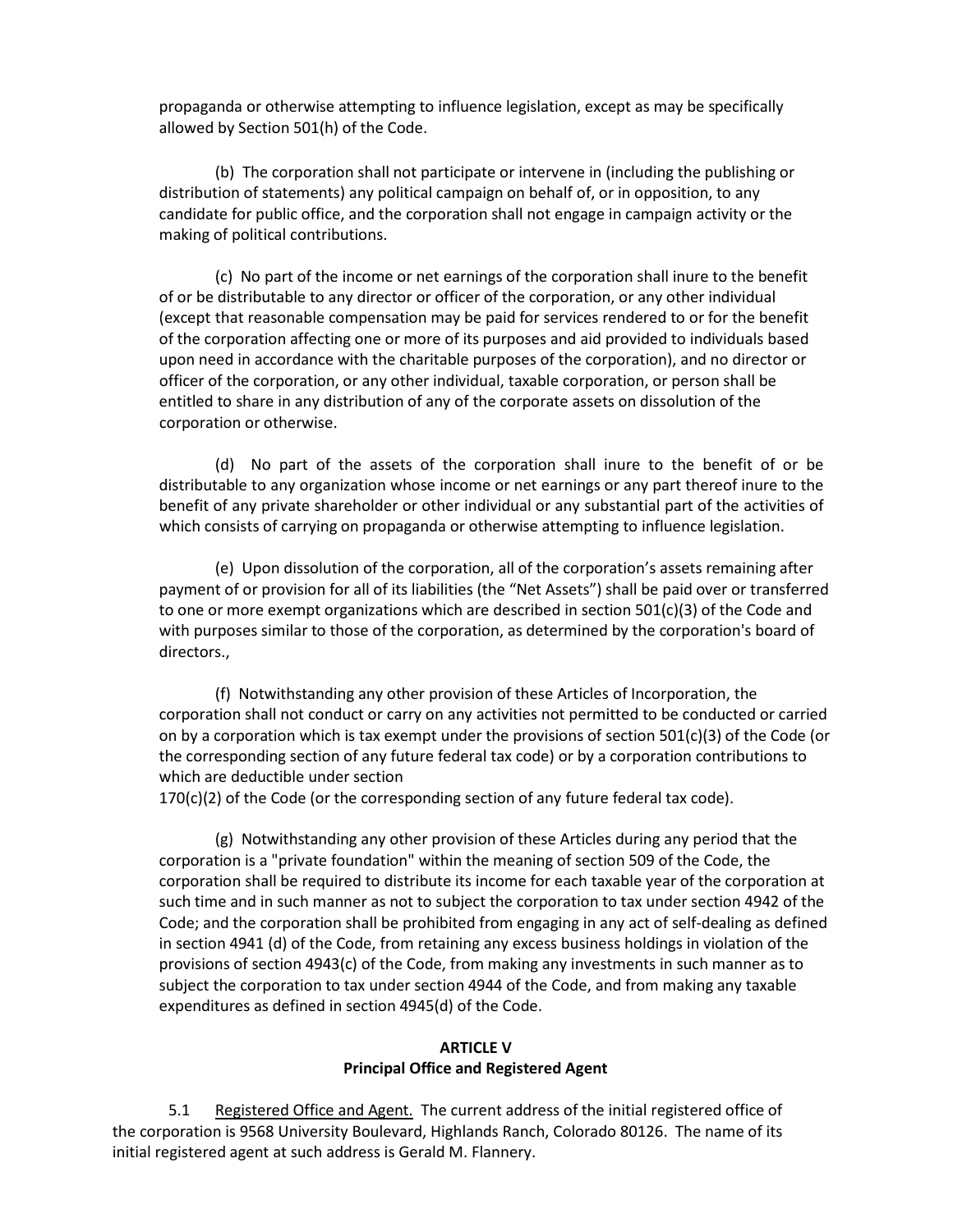5.2 Place of Business. The current address of the principal office of the corporation is 9568 University Boulevard, Highlands Ranch, Colorado 80126. The principal office and the registered agent and office of the corporation may change from time to time by action of the Board of Directors.

### **ARTICLE VI Members**

6.1 No Stock. The corporation shall have no capital stock.

 6.2 Members. The corporation may have members as set forth in the Bylaws or resolution by the Board of Directors. The business affairs of the corporation shall be conducted by its Board of Directors.

## **ARTICLE VII Board of Directors**

7.1 Powers, Number, Terms and Election. The management and business affairs of the corporation shall be governed by a board of directors, except as otherwise provided in the Colorado Revised Nonprofit Corporation Act, these articles of incorporation or the bylaws of the corporation. The number of directors, their classifications, their terms of office and the manner of their election or appointment, except for the initial board of directors named in Section 7.2 of this Article, shall be determined according to the bylaws of the corporation from time to time in force.

7.2 Initial Board. The initial board of directors shall consist of the following persons:

### Name Address

| 1. Scott Lemmon   | 9568 University Blvd., Highlands Ranch, CO 80126 |
|-------------------|--------------------------------------------------|
| 2. Brock Norris   | 9568 University Blvd., Highlands Ranch, CO 80126 |
| 3. Melissa Park   | 9568 University Blvd., Highlands Ranch, CO 80126 |
| 4. Dennis Seymour | 9568 University Blvd., Highlands Ranch, CO 80126 |
| 5. Jeff Suntken   | 9568 University Blvd., Highlands Ranch, CO 80126 |

#### **ARTICLE VIII Elimination of Certain Liabilities of Directors**

 There shall be no personal liability, either direct or indirect, of any director of the corporation to the corporation for monetary damages for any breach or breaches of fiduciary duty as a director; except that this provision shall not eliminate the liability of a director to the corporation for monetary damages for any breach, act, omission or transaction as to which the Colorado Revised Nonprofit Corporation Act (as in effect from time to time) prohibits expressly the elimination of liability. This provision is in the corporation's original Articles of Incorporation and thus is effective on the date of the corporation's incorporation. This provision shall not limit the rights of directors of the corporation for indemnification or other assistance from the corporation. This provision shall not restrict or otherwise diminish the provisions of Section 13-21-115.7, Colorado Revised Statutes (concerning no liability of directors except for wanton and willful acts or omissions), any amendment or successor provision to such Section, or any other law limiting or eliminating liabilities. Any repeal or modification of the foregoing provisions of this Article by the members of the corporation or any repeal or modification of the provision of the Colorado Revised Nonprofit Corporation Act which permits the elimination of liability of directors by this Article shall not affect adversely any elimination of liability, right or protection of a director of the corporation with respect